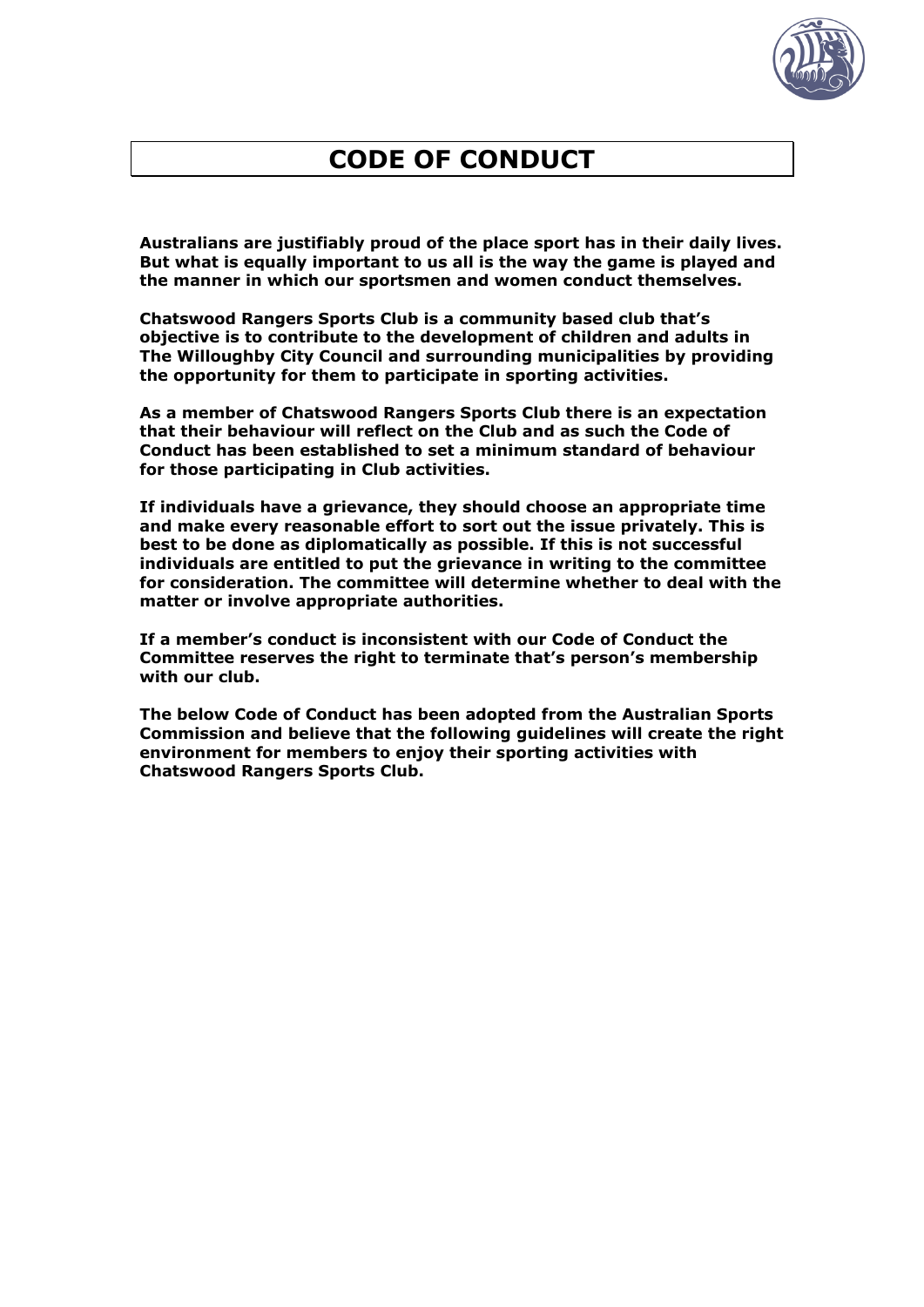

#### **Players**

- Play by the rules at all times.
- Respect the decisions made by game officials and refrain from arguing with them.
- Control your temper. Verbal abuse of officials and sledging other players, deliberately distracting or provoking an opponent are not acceptable or permitted behaviours in any sport.
- Be a good sport. Applaud all good plays whether they are made by your team or the opposition.
- Treat all participants in your sport as you like to be treated. Do not bully or take unfair advantage of another competitor.
- Cooperate with your coach, team mates and opponents. Without them there would be no competition.
- Participate for your own enjoyment and benefit, not just to please parents and coaches.
- Respect the rights, dignity and worth of all participants regardless of their gender, ability, cultural background or religion.

## **Parents and Spectators**

- Remember that the participants are playing for their enjoyment, not yours.
- Focus on the efforts and performance rather than winning or losing.
- Encourage the players to always play according to the rules.
- Respect the officials' decisions and teach the participants to do likewise.
- Applaud good performance from players of both sides.
- Show respect and appreciation for coaches, officials and administrators. Without them, your child could not participate.
- Respect the rights, dignity and worth of every person regardless of their gender, ability, cultural background or religion.

## **Coaches and Team Officials**

- Remember that people participate for pleasure and winning are only part of the fun.
- Never ridicule or yell at a player for making a mistake.
- Operate within the rules and spirit of your sport and teach your players to do the same.
- Ensure that the time players spend with you is a positive experience.
- Display control, respect and professionalism to all involved with the sport. This includes opponents, coaches, officials, administrators, parents and spectators. Encourage your players to do the same.
- Obtain appropriate qualifications and keep up to date with the latest coaching practices and the principles of growth and development of young people.
- Any physical contact with a young person should be appropriate to the situation and necessary for the player's skill development.
- Respect the rights, dignity and worth of every young person regardless of their gender, ability, cultural background or religion.